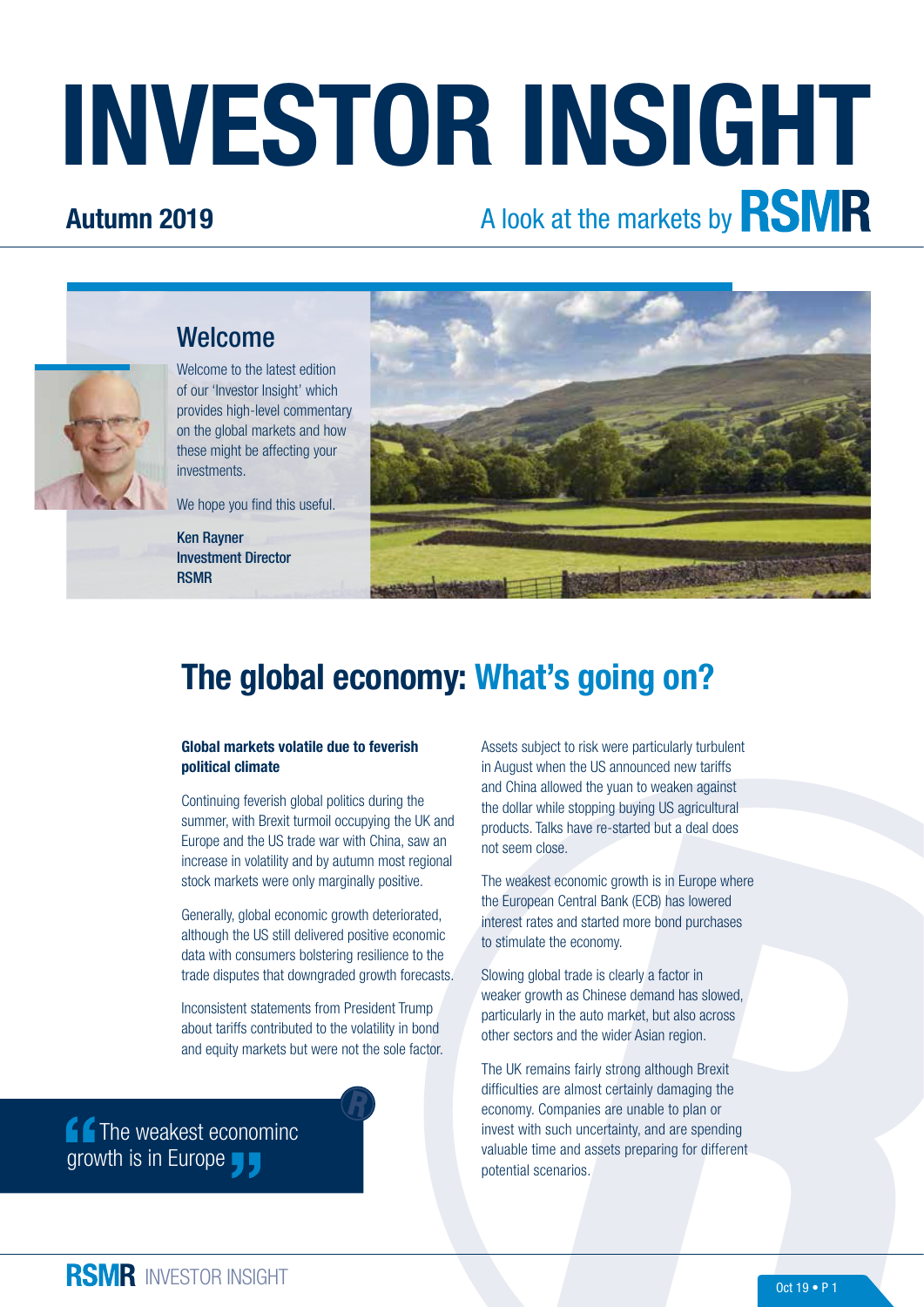

## **RSMR** The asset classes – a quick update

#### **EQUITIES**

Although there have been small market increases during the last three months, volatility caused by political and economic uncertainty has added to investor uncertainty. A recent fund managers' survey found many fear an economic downturn in the next year, driven by worries about trade tensions, with a 52% chance of this happening.

Investors still expect equities to outperform bonds but they may well deliver flat returns over the next twelve months. One concern is whether central bankers will manage to prop up their economies as they loosen monetary policy.

In spite of this, equity markets have edged to new heights. Valuations are also quite steep and it is important that investors avoid trying to maximise returns by exposing themselves to greater risk, as many uncertainties, such as the next move by the US Federal Reserve (Fed), global trade, economic growth, and political tensions, may continue to create volatility.

#### FIXED INTEREST

The last quarter was generally good for government bonds, helped by central bank easing and rising concerns about global GDP growth.

In local currency terms, US Treasuries delivered more than 2%, global investment grade credit returned 1.2%, US high yield delivered 1.3% and Euro high yield, 0.9%.

The Fed has cut rates twice in 2019, but has not clearly signalled more reductions, which will depend on economic conditions.

Investors have boosted fixed interest demand by continuing to search for safe havens and, as longterm interest rates remain low, investors continue to hunt for acceptable returns.

Longer-term assets have done well, including index-linked holdings, but there appears to be less value in sovereign and corporate debt. Bond market valuations also look expensive.

Investors must remain vigilant about what they hold as several potentially tricky issues face corporate debt holders, including an increasingly crowded position in credit, and concerns about credit market structure affecting the ability to buy or sell quickly at a realistic value, which has not been tested since the financial crisis a decade ago.

Lower grade bonds have been in demand for their returns but these may now have reached levels that no longer offer a sufficient premium, compared with more highly-rated bonds, for the additional credit risk involved.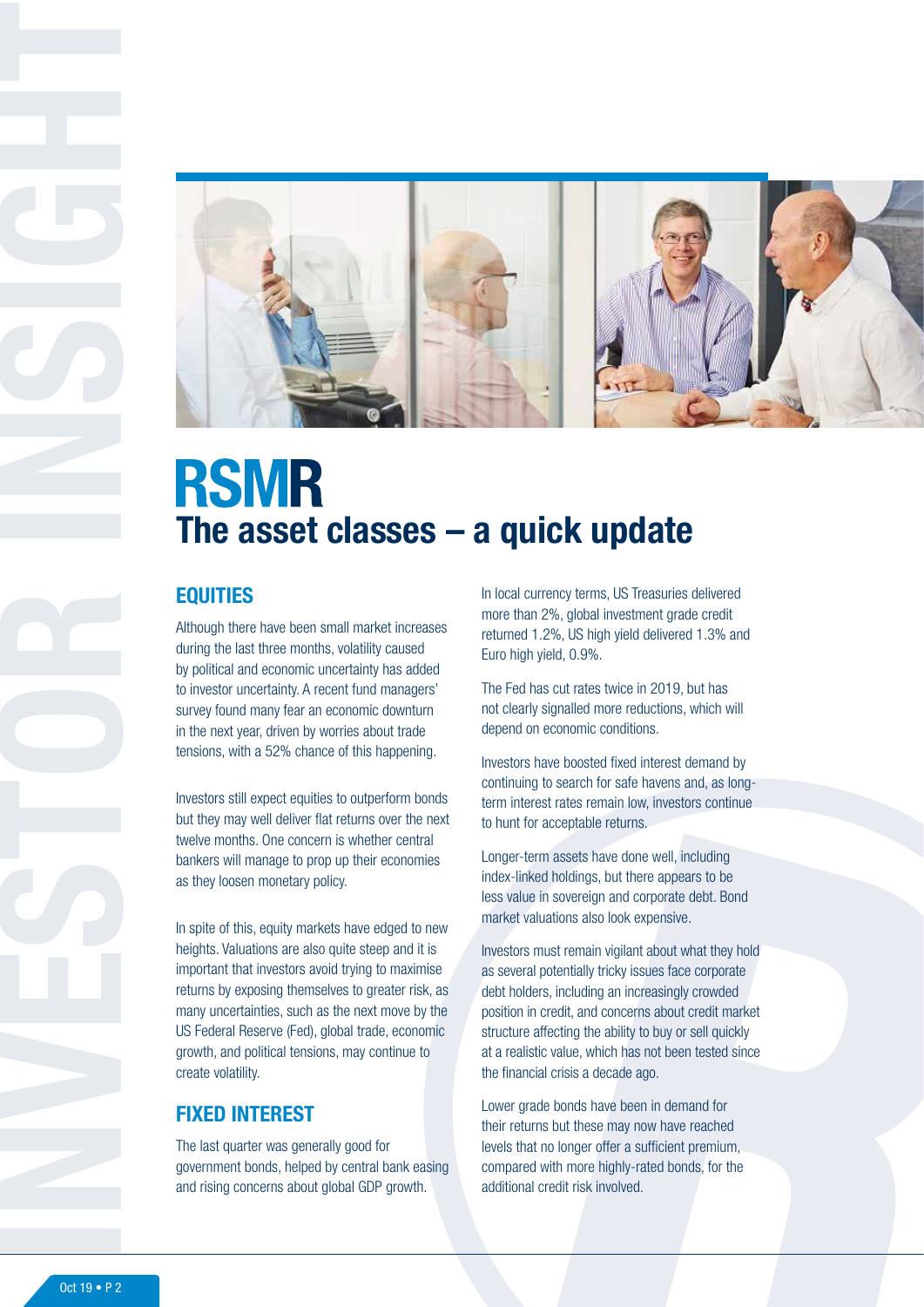#### **PROPERTY**

Property sector returns have remained modest but positive, although investors may suffer losses as funds move pricing to 'bid values' to accommodate withdrawals.

Most recent commercial property surveys reflect the high street with weak demand and higher shop vacancies, while industrial property, including warehousing, is seeing increased demand.

Offices seem to be stable but anecdotal evidence suggests the Brexit impasse is hindering investor and occupier decisions.

When studied regionally, the pattern of positive rental projections for industrial property and negative for retail is replicated nationwide.

The office sector is more nuanced with prime office rents rising across most regions while secondary office rents – those in less-desirable locations or with lower-quality tenants – are expected to decline in London and remain flat in the south and the Midlands. Marginal growth is expected for secondary office rents in the North.

# **RSMR** Global round-up

- The Asian car market is struggling, with sales falling by more than 40%.
	- Argentina experienced major difficulties in August with the peso weakening 26% against the dollar.
- Analysts predict the Japanese economy will shrink by an annualized 2.7% in the last three months of 2019.
- The Manufacturing Purchasing Managers Index for Germany fell to 41.4 in September.
- India's stock market has performed poorly with foreign direct investment (FDI) at only 0.6% of GDP.
- In Japan, Prime Minister Abe is moving to complete a core policy initiative of increasing consumption tax from 8% to 10%
- A recent US chief executive officers' confidence index showed a 6% year-on-year fall.
- Britain's trade deficit with the rest of the world has reduced and tax revenues for the government have increased.
- Although China's annual growth rate has slowed to around 6.5%, it still makes a substantial contribution to global gross domestic product (GDP) growth.

**f** Britain's trade deficit with the rest of the world has reduced and tax revenues for the government have increased.